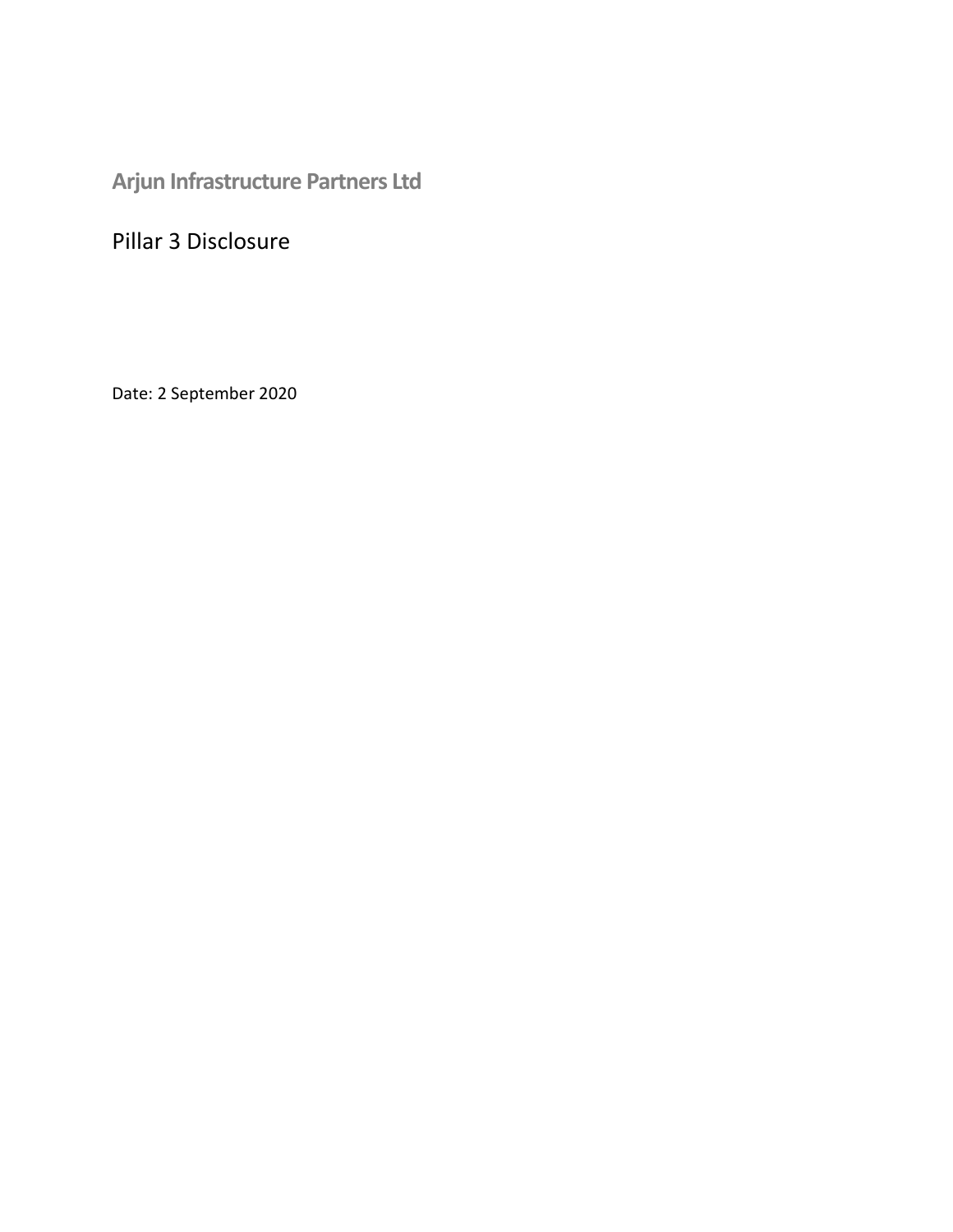### **Introduction**

## **Regulatory Context**

The EU Capital Requirements Directive ("CRD") sets out the regulatory capital framework which is overseen in the UK by the Financial Conduct Authority ("FCA") through the General Prudential Sourcebook ("GENPRU") and the Prudential Sourcebook for Banks, Building Societies and Investment Firms ("BIPRU"). The FCA regulated firms which are regulated under Alternative Investment Fund Managers Directive ("AIFMD") will also have to comply with the additional AIFMD capital requirements.

The FCA framework consists of three 'Pillars':

Pillar 1: Minimum capital requirements

Pillar 2: Supervisory review process: the need to assess whether the capital held under Pillar 1 is sufficient to meet the additional risks not covered by Pillar 1

Pillar 3: Disclosure requirements allowing market participants to assess information on a firm's risks, capital and risk management procedures

The Financial Conduct Authority, in BIPRU 11, outlines the minimum disclosure requirements. The information below satisfies Arjun Infrastructure Partners Ltd. ("the Firm") Pillar 3 requirement.

## **Frequency**

The Firm will report their Pillar 3 disclosure annually or upon material change. These disclosures are based on the Firm's financial position as at the 31st December 2019. The Pillar 2 (ICAAP) capital requirements are excluded from this summary but are reviewed annually or upon material change.

#### **Media and Location**

This disclosure is available at our website [https://www.aip-am.co.uk/.](https://www.aip-am.co.uk/)

## **Verification of Disclosures**

The information contained in this document has not been audited by the Firm's external auditors and does not constitute any form of financial statement and must not be relied upon in making any judgment on the Firm. These disclosures have been validated by the Directors.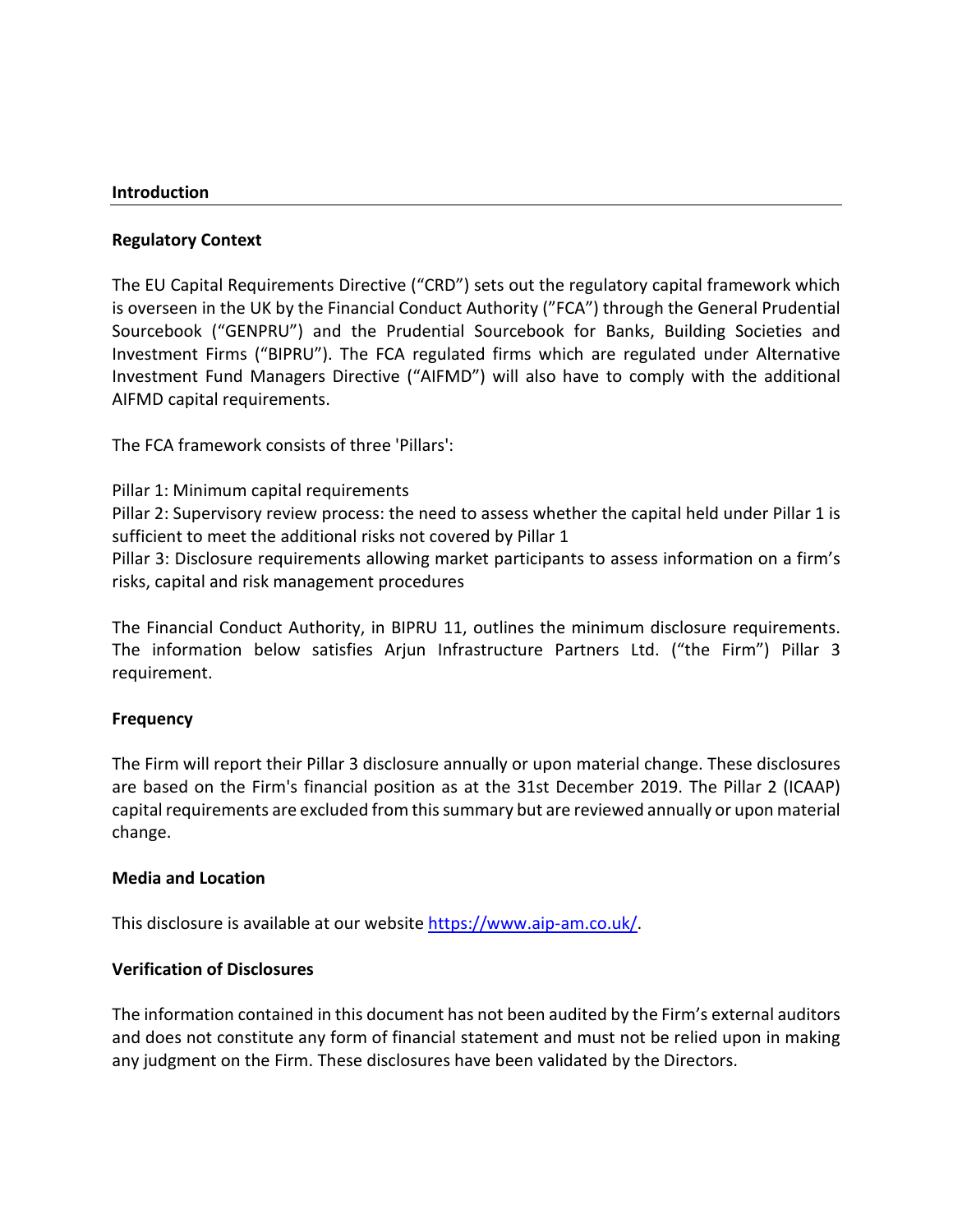# **Confidentiality**

The Firm is mindful of the FCA's comments regarding confidentiality and of the comment that both qualitative and quantitative data must be disclosed. As such, the Firm's policy is to disclose that information required under the FCA Rules but to treat further information as proprietary if sharing that information with the public would undermine its competitive position. Proprietary information may include information on products or systems which, if shared with competitors, would render the Firm's investments therein less valuable. Further, the Firm will regard information as confidential if there are obligations to clients or other counterparty relationships binding the Firm to confidentiality. In the event that any such information is omitted, we shall disclose such and explain the grounds why it has not been disclosed.

## **2. Corporate Background**

## **Background**

The Firm is incorporated in the UK and is authorised and regulated by the FCA as a wholesale investment management firm. The Firm's activities place it in CPMI and BIPRU prudential categories.

The following entities are covered by the ICAAP:

• Arjun Infrastructure Partners Limited

This disclosure is made on an individual basis.

#### **3. Disclosures**

#### **Capital Resources**

The capital requirement of an CPMI/BIPRU firm is the higher of:

- 1) €125,000 Base Capital Requirement
- 2) Credit Risk plus Market Risk requirements
- 3) Fixed Overhead Requirement
- 4) AIFMD Funds Under Management Requirement
- 5) The Firm's own Pillar 2 calculation

The Firm's Fixed Overhead Requirement is the highest of these. This is one quarter of the Firm's relevant fixed expenditure, which gives the Firm a capital requirement of £657,000.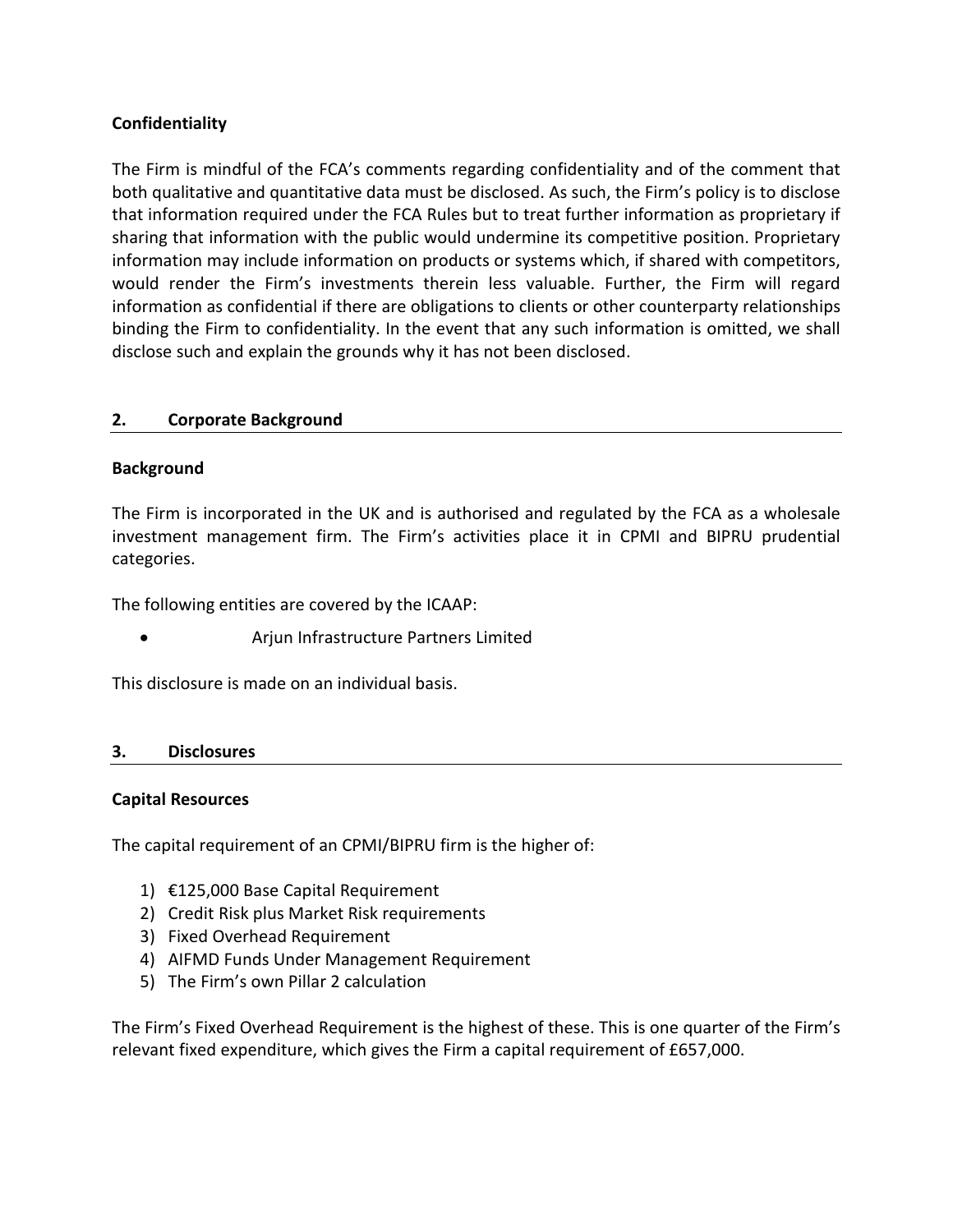For the financial year ending December 2019, the Firm complied fully with all the capital requirements. By end of this financial year, the Firm held the following capital position:

## **Base capital resources requirement: £106,000**

**Credit risk + market risk requirements: £357,000**

**Fixed overhead requirement: £657,000**

**Actual capital requirement (FOR): £657,000**

**Tier 1 Capital: £7,683,000**

**Surplus: 7,026,000**

### **Risk Management**

The directors of the Firm, in addition to the risk mapping structure of the ICAAP, are very much involved with the day-today running of the Firm including the continual assessment of risk. They meet on a regular basis to discuss current projections for profitability, regulatory capital management, business planning and risk management. The directors manage the Firm's risks through a framework of policy and procedures having regard to relevant laws, standards, principles and rules (including FCA principles and rules) with the aim to operate a defined and transparent risk management framework. These policies and procedures are updated as required.

## **Risk Management Objective**

Our general risk management objective is to develop systems and controls to mitigate risk to a level that does not require the allocation of Pillar 2 capital.

## **Risk Framework**

Risk within the Firm is managed by use of the following:

- The Firm's risk management policy
- A compliance monitoring programme and ICAAP;
- Risks are considered as part of the Risk Management and Compliance Committee meetings, which are generally held quarterly.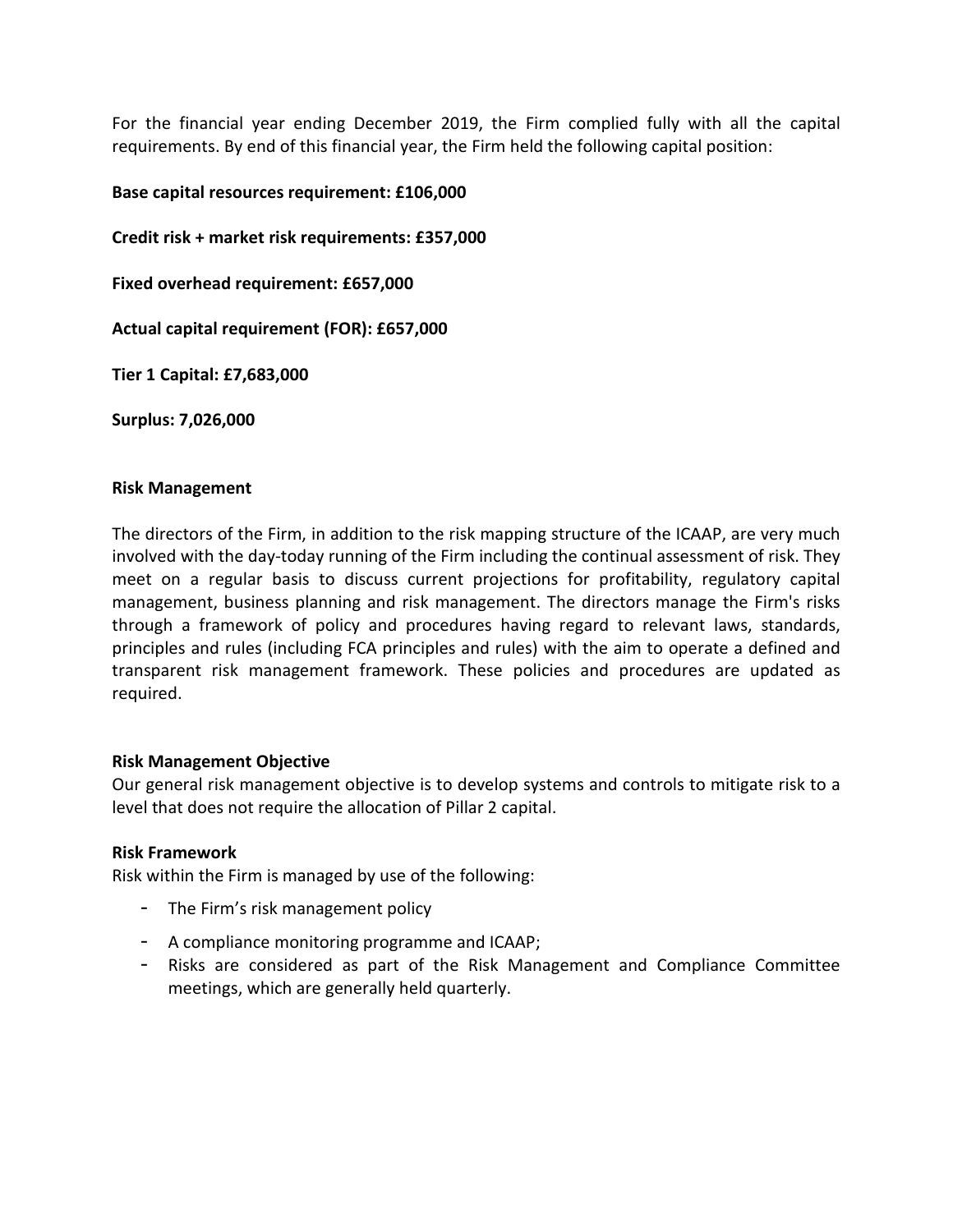### **Governance Framework**

The Board has delegated day-to-day oversight to the Management Committee and Risk Management and Compliance Committee.

## **Credit Risk & Counterparty Risk**

Credit risk is the risk regarding the counterparty where the Firm place its funds.

The Firm's Bank has a Moody's Long Term credit rating of Aa2 (S) and as such is deemed as a rare probability risk of failure, and a low impact as the funds would be segregated and the funds would be able to be easily moved to a different counterparty. As such this risk has not been quantified in the ICAAP.

The Firm's clients are generally highly rated pension funds and other institutional investors. Fee income can also be deducted from distribution income to investors. As such this risk has not been quantified in the ICAAP.

### **Market risk**

Market Risk is defined as the exposure to the Firm to adverse movements caused by market variables such as interest rates, prices, etc. Due to the nature of the business that the Firm undertakes and the fact that it holds no propriety positions itself, the Firm has no direct exposure to market movements. The risk table analysis considers this risk under the heading Market risk. The Firm has assigned a rare probability and a low impact to this risk. No additional Pillar 2 funding is therefore required.

## **Liquidity risk**

Liquidity risk is defined as the Firm, although solvent, being unable to meet the Firm's financial requirements as they fall due. Cash flow risk is mitigated by the strength of the Balance Sheet, and the way how the client agreements have been drafted to ensure that the Firm will receive a payment even if a client agreement is terminated.

The Firm has been consistently profit making and has a large amount of authorised capital reserves. Based on the Firm's capital adequacy FCA return for the reporting period ending 31 December 2019, the excess of capital adequacy equated to £7,026,000.

The Firm also has a liquidity plan, which confirms that if the Firm were to encounter any shortterm liquidity issues, the owners, who are also the shareholders, would inject capital into the Firm. The Firm has assigned a rare probability and low impact to this risk and decided that no additional Pillar 2 funding is therefore required.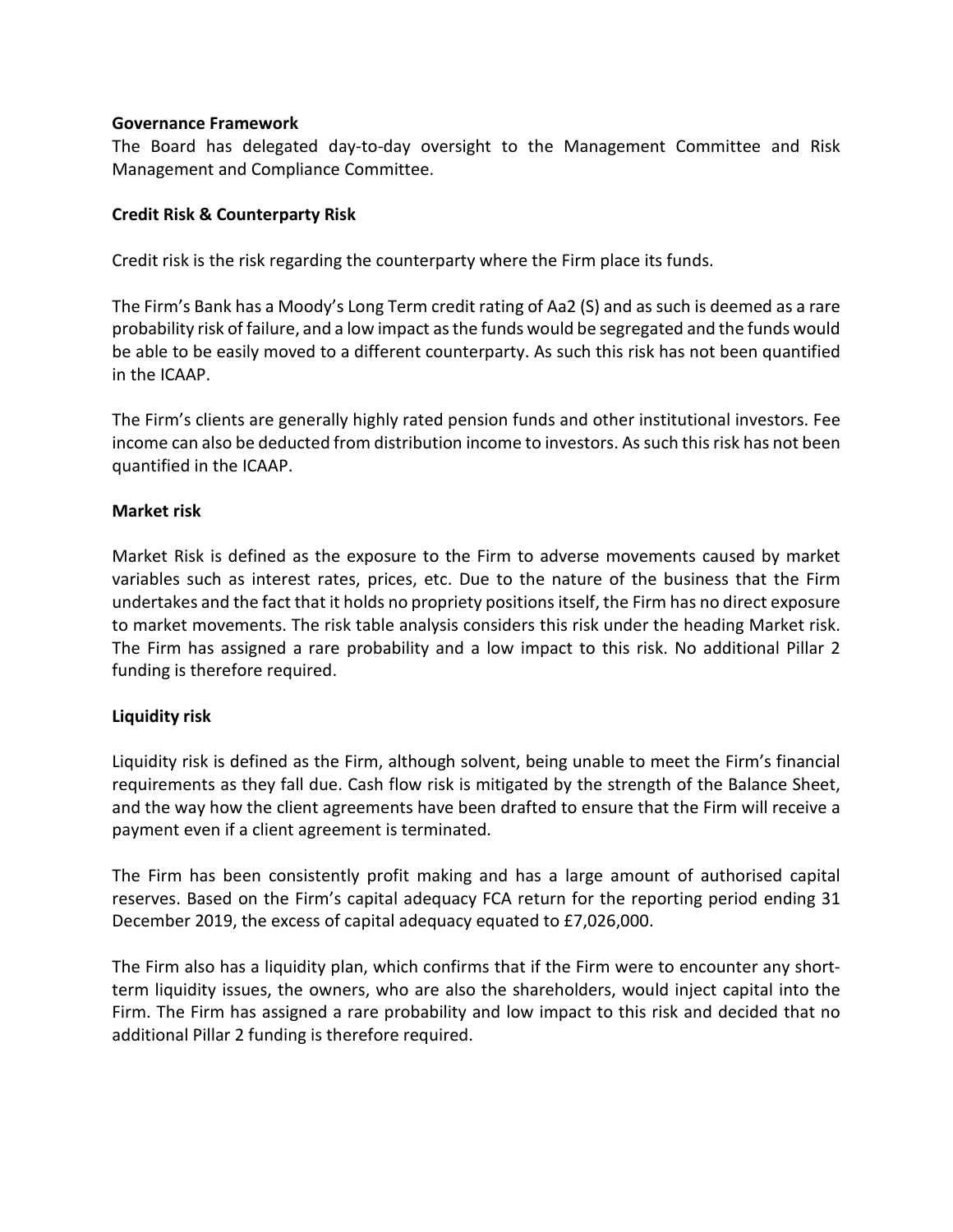### **Interest rate risk**

This is the risk associated with their exposures to changes in interest rates. Interest rate changes have an absolute minimal impact on the Firm's activities and would have no real impact even if rates were to move up by 5% or down into negative territory, therefore no additional capital is required under the Pillar 2 rule.

## **Foreign Exchange Risk**

Foreign Exchange Risk is defined as the loss arising from fluctuations in foreign exchange rates.

The Firm does not operate any foreign currency bank accounts. This is covered in the Firm's risk table as part of the liquidity risk due to the risk of a lack of liquidity if income and exposure were in two different currencies.

### **Operational risk**

Operational risk is the risk of loss resulting from inadequate or failed internal processes, people and systems or from external events, including legal, tax and financial crime risks, but excludes reputational, business and strategic risk. The risk table analysis considers these issues under the headings: Conflicts of Interest, Litigation/Legal Risk for client, Strategic Risk, People Risk, Business Continuity and Disaster Recovery, Operational Risk and IT Systems. As these all fall in the risk table of Non – Impactful, no additional capital is deemed required under the Pillar 2 rule.

## **Concentration Risk**

Concentration risk is associated with the Firm's exposure to sectoral, geographic, liability and asset concentrations. The Firm has a broad and expanding client base which helps mitigate concentration risk. Close attention is paid to larger clients with regular formal and informal communication to ensure issues are identified and addressed promptly. Arjun is expanding its investment reach to mitigate market concentration risk. A loss of one of these client relationships would impact the Firm only as lower profits so no additional capital is deemed required under the Pillar 2 rule.

### **Residual Risk**

This risk is the exposure to risks that may result in partial performance or failure of credit risk mitigation techniques for reasons that are unconnected with their intrinsic value. This risk is not applicable to the Firm.

## **Securitization Risk**

This risk does not apply to the Firm as it does not securitize its assets.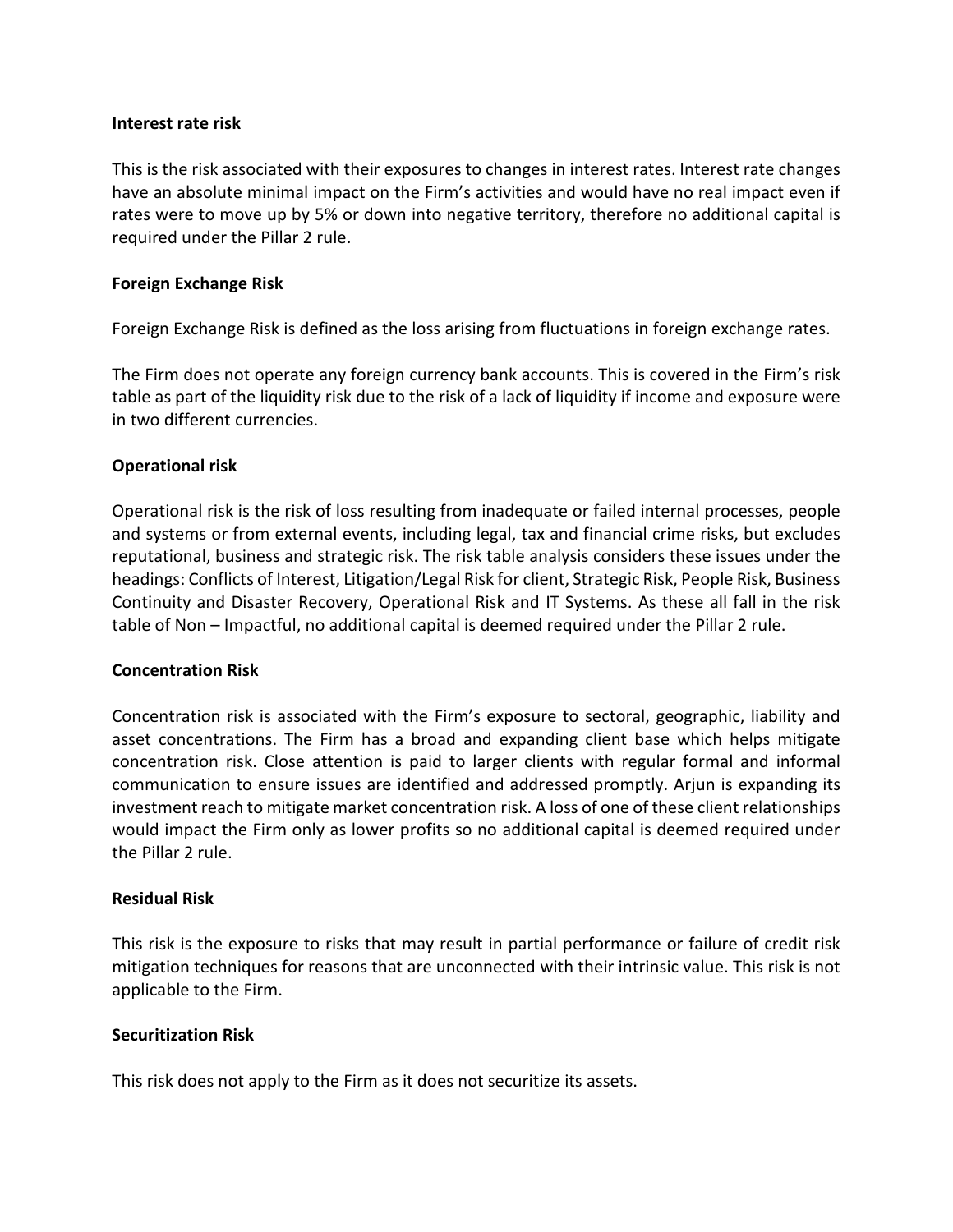## **Business Risk and Strategic Risk**

This is the risk associated with the fluctuating business cycles and economic conditions over a period of time and, if these business or economic conditions deteriorate over time, the ability of the Firm to carry out its business plan and strategy or raise new capital in unfavourable conditions. The Firm has a large amount of surplus working capital and is profitable, as such the chance of needing to raise further funds is considered unlikely in the foreseeable future, therefore no additional capital is required under the Pillar 2 rule.

### **Risk of excessive leverage**

The Firm has no leverage, and this risk does not apply to the Firm.

### **Insurance Risk**

The risk of a loss to the Firm due to insurance underwriting activities. As the Firm has no such obligations, this risk does not apply to the Firm.

### **Pension Obligation Risk**

This is the risk to the Firm caused by its contractual obligations with respect to a pension scheme. The Firm only operates a defined contribution pension scheme and does not bear the risk of future pension obligations inherent in a defined benefit scheme. Consequently, this is not considered to be a significant risk and therefore no additional capital is deemed to be required under the Pillar 2 rule.

## **Remuneration Code Disclosure**

BIPRU 11.5.18R requires that the Firm makes a disclosure of details regarding its remuneration policy.

Given the relatively small size of the Firm, remuneration policy for all staff is set by the board. The Management Committee review remuneration for staff based upon individual, both financial and non-financial criteria, and overall firm performance. Individual performance is also reviewed over an extended period to ensure the long-term objectives of the staff and the Firm is not in conflict. The overall level of remuneration is set in the form of a base salary and a bonus. The resources available for bonuses are directly linked to the performance of the Firm.

#### **Aggregate information**

The Firm is authorized and regulated by the Financial Conduct Authority as an CPMI firm and so, it is subject to FCA Rules on remuneration. These are contained in the FCA's Remuneration Code located in the SYSC Sourcebook of the FCA's Handbook. The FCA defines Remuneration Code